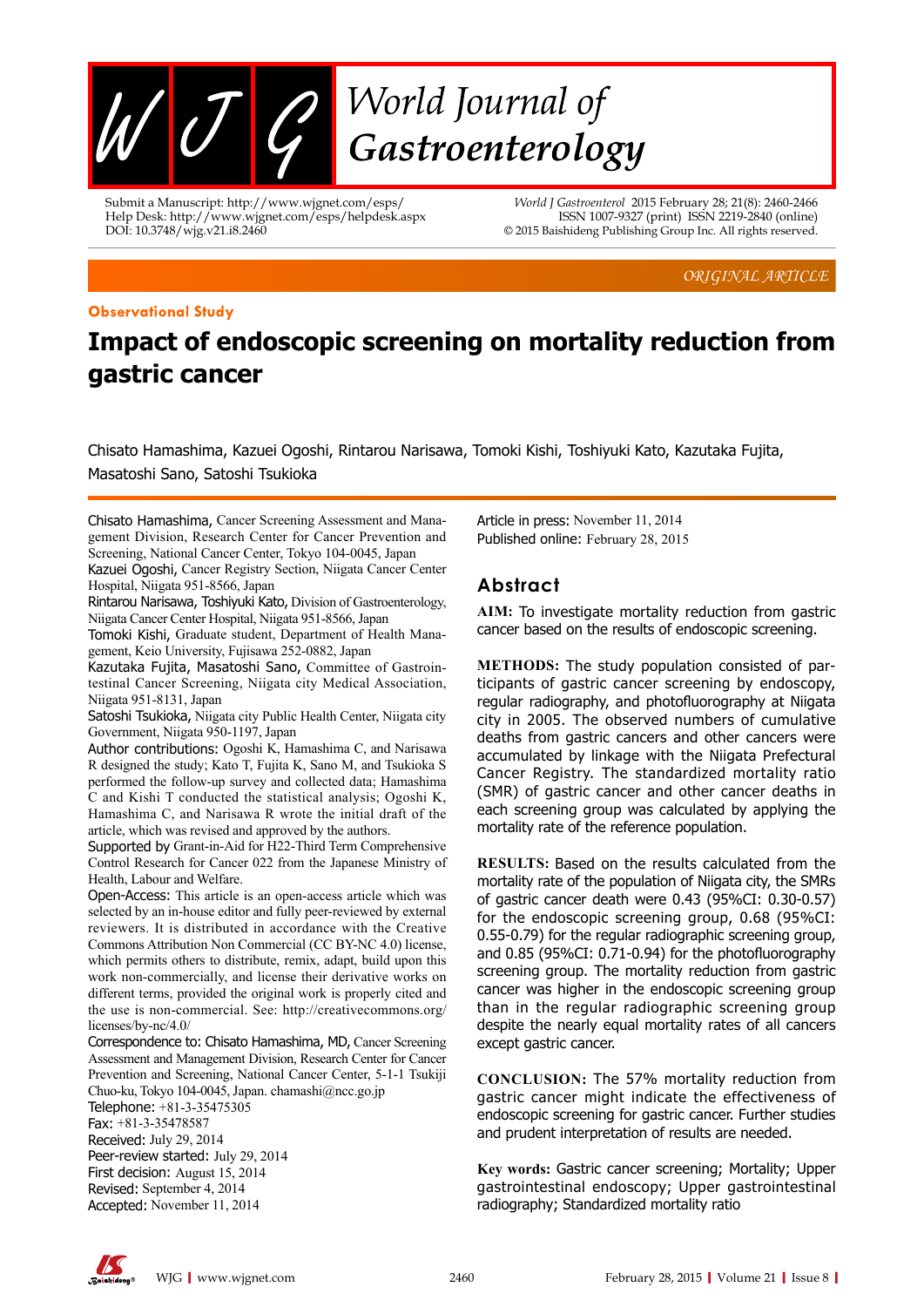**© The Author(s) 2015.** Published by Baishideng Publishing Group Inc. All rights reserved.

**Core tip:** We investigated mortality reduction from gastric cancer on the basis of results of endoscopic screening. The standardized mortality ratio (SMR) of gastric cancer and other cancer deaths in each screening group was calculated by applying the mortality rate of the reference population. Based on the results calculated from the mortality rate of the population of Niigata city, the SMRs of gastric cancer death were 0.43 (95%CI: 0.30-0.57) for the endoscopic screening group. The 57% mortality reduction from gastric cancer might indicate the effectiveness of endoscopic screening for gastric cancer.

Hamashima C, Ogoshi K, Narisawa R, Kishi T, Kato T, Fujita K, Sano M, Tsukioka S. Impact of endoscopic screening on mortality reduction from gastric cancer. *World J Gastroenterol* 2015; 21(8): 2460-2466 Available from: URL: http://www. wjgnet.com/1007-9327/full/v21/i8/2460.htm DOI: http://dx.doi. org/10.3748/wjg.v21.i8.2460

# **INTRODUCTION**

Despite the recent decline in the incidence and mortality of gastric cancer worldwide, gastric cancer remains to be the third leading cause of cancer mortality worldwide $[1]$ . Moreover, the burden of gastric cancer still remains in Asia and East European countries. In most countries, gastric cancer screening has not been commonly carried out. However, in some Asian countries, gastric cancer screening using endoscopy has been performed as opportunistic screening<sup>[2]</sup>. Endoscopy, which is commonly used in clinical practice, is anticipated to be a promising screening method for gastric cancer. Although gastric cancer screening has been actively performed in South Korea and Japan<sup>[2-4]</sup>, endoscopic screening has been carried out as a national program only in Korea.

Gastric cancer screening using the upper gastrointestinal series (UGI) (*i.e.*, radiographic screening) is recommended in the Japanese guidelines for gastric cancer screening<sup>[5]</sup>. In particular, radiographic screening for gastric cancer was initiated in Japan in the  $1960s^{[6]}$ . The UGI with double-contrast study was originally adopted for radiographic screening. Photofluorography is one of the radiographic methods and it can be performed on board a vehicle because the equipment used is small compared with the regular radiographic equipment. In Japan, photofluorography was originally performed on a mobile car and has been used in communities. Regular radiographic screening has also been performed in clinical settings.

On the other hand, endoscopic examination has been widely used in clinical settings, but rarely for population-based screening programs. Since endoscopy can detect the early stage of gastric cancer, its introduction into communities for gastric cancer screening has been highly anticipated. To effectively introduce new techniques for population-based screening, mortality reduction should be evaluated. Except for radiographic screening, other methods have not been evaluated in terms of reduction of mortality from gastric cancer. Various screening methods for gastric cancer have been developed. In particular, the evaluation method used for radiographic screening was not randomized controlled studies but was limited to observational studies. Although several studies have reported the possibility of reducing mortality by endoscopic screening<sup>[7-10]</sup>, definitive evidence remains to be established.

Serologic testing, including serum pepsinogen and *Helicobacter pylori* antibody testing, has also been used for targeting the high-risk group for gastric cancer; however, the effectiveness of these screening methods has not been fully clarified<sup>[2,4]</sup>. In this study, we investigated mortality reduction from gastric cancer on the basis of the results of gastric cancer screening by endoscopy and radiography in Niigata city, Japan.

## **MATERIALS AND METHODS**

#### *Ethics*

This study was approved by the Institutional Review Board of National Cancer Center, Japan.

#### *Screening program*

Gastric cancer screening has been conducted and supported by the Health Service Law for the Aged since 1983 and it has been offered by local governments. Since 2003, endoscopic examination has been added to the screening programs for gastric cancer in Niigata city<sup>[10]</sup>. Both photofluorography and regular radiographic screening for the UGI have also been continued. Photofluorography has been performed as a mass screening program using mobile cars mainly in local areas. On the other hand, as endoscopic and regular radiographic screenings have been performed in clinical settings, individuals who visited regularly for any disease treatment were often recommended to undergo cancer screening by their own primary care physicians. The target populations of these screening programs vary as follows: individuals aged 40, 45, and 50 years or over can undergo endoscopic and regular radiographic screenings; individuals aged more than 40 years can undergo photofluorography. Individuals could choose any screening method based on their own preference. There is no upper age limit and the screening interval is every year for all screening methods. Although the participation rate in gastric cancer screening has increased since the introduction of endoscopic screening, the screening rate has remained at approximately 25%<sup>[10]</sup>.

Physicians who perform endoscopic screening for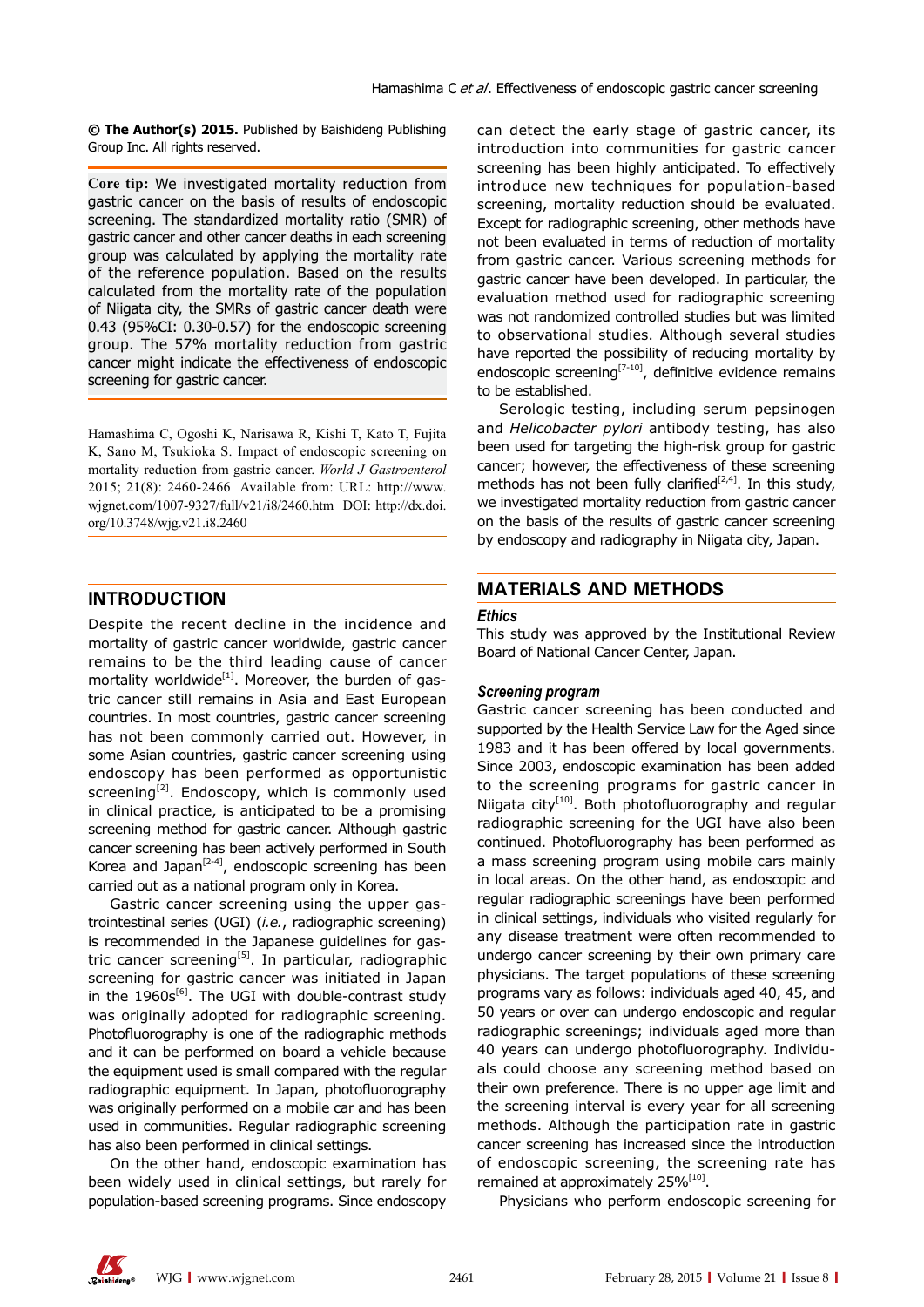#### Hamashima C et al. Effectiveness of endoscopic gastric cancer screening



Figure 1 Flowchart for the selection of the target population. The target population consisted of participants of gastric cancer screening by endoscopy, regular radiography, and photofluorography at Niigata city, in 2005. The total number of participants of the gastric cancer screening in 2005 was 54264. The target population of this study was defined as individuals whose ages ranged from 40 years to 79 years; individuals belonging to the age group of 80 years and over were excluded from the study. The final numbers of subjects for the defined age group were 16373 for the endoscopic screening, 18221 for the regular radiographic screening, and 15927 for the photofluorography screening.

gastric cancer in Niigata city have been approved by the local committee for gastric cancer screening based on certain requirements<sup>[10]</sup>. Although these endoscopic screenings have been performed in clinical settings, the results have been evaluated on the basis of a monitor screen review by the local committee, including experienced endoscopists.

## *Study population*

The study population consisted of 54264 participants of gastric cancer screening by endoscopy, regular radiography, and photofluorography at Niigata city in 2005. The target population of this study was defined as individuals whose age was from 40 years to 79 years at the screening date in 2005. Individuals belonging to the age group of 80 years and over were excluded from the study. A flowchart showing the selection process for the study populations is shown in Figure 1. After the selection process, the total numbers of subjects for each screening group were 16373 for the endoscopic screening, 18221 for the regular radiographic screening, and 15927 for the photofluorography screening.

Since we could not obtain data regarding immigration rates and deceased cases except for cases of cancers, the number of all-cause mortality was estimated from the population data of Niigata city $[11]$ . The immigration rates were calculated from the National Population Survey in  $2010^{[12]}$ . The all-causes

mortality and immigration rates of the screening group were assumed to be equal to those of the whole population of Niigata city. Based on a 5-year immigration rate in the National Population Survey, our calculated annual immigration rates per 1000 individuals from Niigata city were as follows; for men: 19.2 (aged 40-44 years), 16.4 (45-49 years), 13.3 (50-54 years), 9.2 (55-59 years), 5.0 (60-64 years), 2.7 (65-69 years), 1.6 (70-74 years), and 1.5 (75-79 years); for women: 13.3 (aged 40-44 years), 6.8 (45-49 years), 4.5 (50-54 years), 3.2 (55-59 years), 2.6 (60-64 years), 2.0 (65-69 years), 1.4 (70-74 years), and 1.7 (75-79 years). The immigration rates and all-causes mortality were adopted for calculating the number of the study population of the 3 different screening groups within 5 years of follow-up (Table 1).

## *Statistical analysis*

The follow-up period was defined as 5 years from the index date of the screening in 2005. The observed numbers of cumulative death cases from gastric cancers and other cancers in each screening group were ascertained by linkage with the Niigata Prefectural Cancer Registry.

The expected numbers of gastric cancer death for the 5-year follow-up were calculated on the basis of a 5-year age group interval from 40 years to 79 years in both men and women by applying the mortality rate of the population of Niigata city<sup>[11]</sup>, Niigata prefecture<sup>[12]</sup>,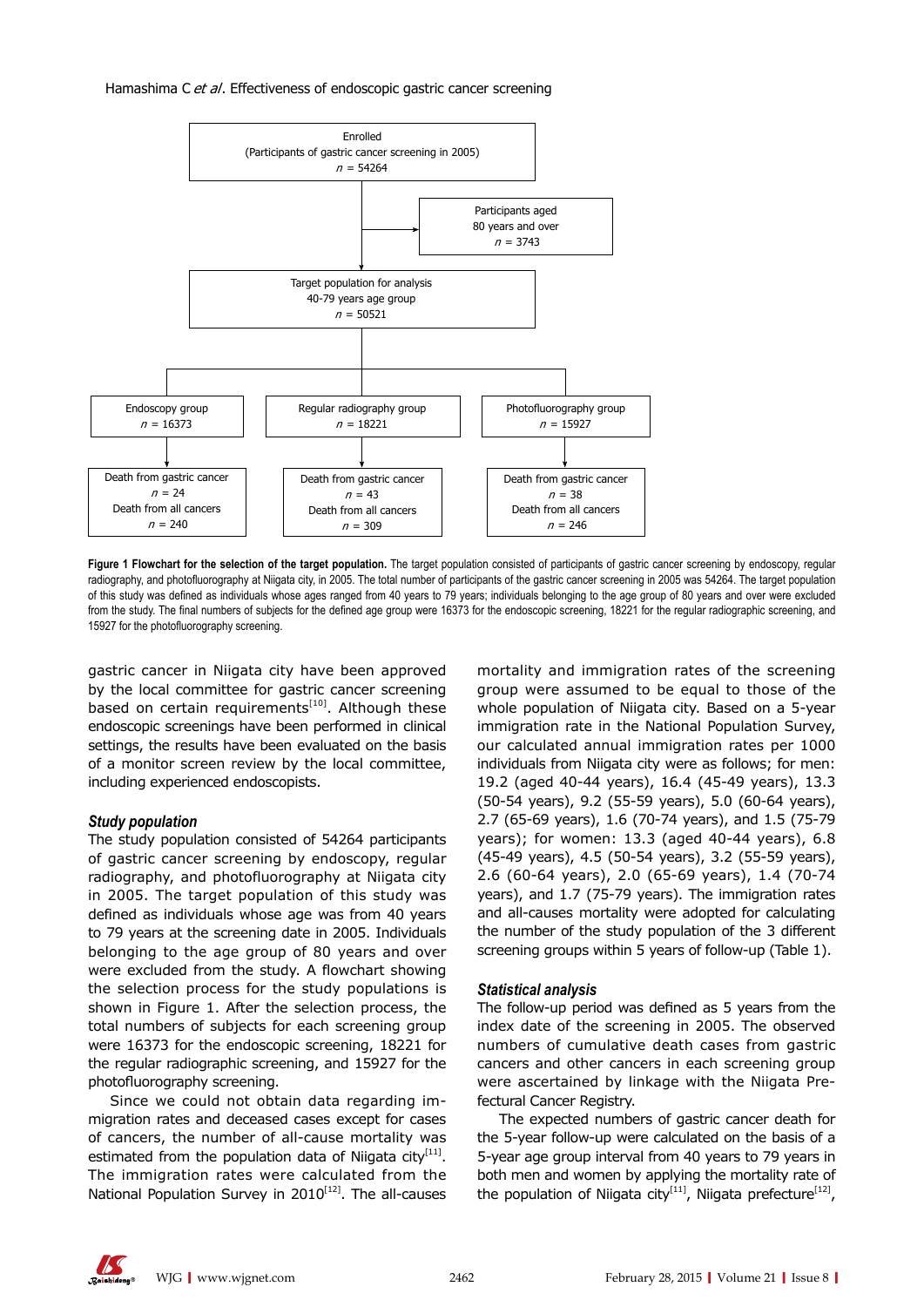| Table 1 Target population of the follow-up study |       |                            |           |       |       |       |       |  |
|--------------------------------------------------|-------|----------------------------|-----------|-------|-------|-------|-------|--|
| Screening method                                 | Sex   | Participants in<br>2005(n) | Follow-up |       |       |       |       |  |
|                                                  |       |                            | 2006      | 2007  | 2008  | 2009  | 2010  |  |
| Endoscopy                                        | Men   | 6476                       | 6314      | 6170  | 6029  | 5897  | 5771  |  |
|                                                  | Women | 9897                       | 9797      | 9707  | 9615  | 9525  | 9442  |  |
| Regular radiography                              | Men   | 7019                       | 6841      | 6683  | 6548  | 6384  | 6246  |  |
|                                                  | Women | 11202                      | 11087     | 10985 | 10879 | 10775 | 10682 |  |
| Photofluorography                                | Men   | 5188                       | 5056      | 4939  | 4824  | 4717  | 4614  |  |
|                                                  | Women | 10739                      | 10638     | 10545 | 10450 | 10357 | 10270 |  |

## **Table 2 Characteristics of the screening groups n (%)**

|            | <b>Endoscopy</b> | <b>Regular</b><br>radiography | Photofluorography |
|------------|------------------|-------------------------------|-------------------|
| Age group  |                  |                               |                   |
| $40-49$ yr | 229(1.40)        | 216(1.19)                     | 1836 (11.53)      |
| $50-59$ yr | 2033 (12.42)     | 2087 (11.45)                  | 3521 (22.11)      |
| 60-69 yr   | 7880 (48.13)     | 8568 (47.02)                  | 5830 (36.60)      |
| 70-79 yr   | 6231 (38.06)     | 7350 (40.34)                  | 4740 (29.76)      |
| Sex        |                  |                               |                   |
| Men        | 6476 (39.55)     | 7019 (38.52)                  | 5188 (32.57)      |
| Women      | 9897 (60.45)     | 11202 (61.48)                 | 10739 (67.43)     |

and Japan $^{[13,14]}$ . The standardized mortality ratios (SMRs) and 95%CIs were also determined. The SMRs of gastric cancer death were the ratios in which the numerator represented the number of observed cancer and the denominator indicated the number of expected cancer in a reference population. The SMRs of all cancer deaths except gastric cancer deaths were also calculated using the same methods. Statistical analyses were carried out using STATA 11.0 (STATA, College Station, TX, United States).

## **RESULTS**

The study population was divided into 3 screening groups on the basis of their participation in the screening programs in 2005. The total number of the study population was 50521 individuals and the number for each program was as follows: 16373 for the endoscopic screening, 18221 for the regular radiographic screening and 15927 for the photofluorography screening. Table 2 shows the basic characteristics of the 3 different screening groups. The participants in the photofluorography screening were younger than those in the endoscopic screening and regular radiographic screening. The number of female participants was higher in all the 3 screening groups. The cancer detection rate was higher in the endoscopic screening group than in the regular radiographic and photofluorography screening groups (Table 3). The total numbers of death from gastric cancer for 5 years after the index date of the screening in 2005 were 24 for the endoscopic screening group, 43 for the regular radiography group, and 38 for the photofluorography screening group.

The SMRs were calculated on the basis of the death rates of the 3 different reference populations (Table 4). Based on the results calculated for the population of Niigata city, the SMRs of gastric cancer death were 0.43 (95%CI: 0.30-0.57) for the endoscopic screening group, 0.68 (95%CI: 0.55-0.79) for the regular radiographic screening group and 0.85 (95%CI: 0.71-0.94) for the photofluorography screening group. The SMRs of all cancer deaths except gastric cancer deaths were 0.62 (95%CI: 0.57-0.67) for the endoscopic screening group, 0.68 (95%CI: 0.63-0.73) for the regular radiographic screening group, and 0.74 (95%CI: 0.68-0.79) for the photofluorography screening group. The mortality reduction from gastric cancer was higher in the endoscopic screening group than in the regular radiographic screening group despite the nearly equal mortality rates of all cancers except gastric cancer. The same results were obtained even if the reference population were changed to the population of Niigata prefecture and Japan. The SMRs for the endoscopic screening was 0.41 (95%CI: 0.29-0.55) in reference to the population of Niigata prefecture and 0.45 (95%CI: 0.31-0.59) in reference to the population of Japan. The same results for each screening group were obtained in both men and women. These results suggested mortality reduction from gastric cancer by endoscopic screening.

# **DISCUSSION**

We assessed the SMRs of gastric cancer deaths in endoscopic screening and 2 radiographic screening procedures at the community level. The risk of gastric cancer death for the participants in the endoscopic screening was reduced by 57% compared with the risk for the reference population of Niigata city, Niigata prefecture, and Japan. Even if the reference population was changed, the SMRs of the endoscopic screening group were similar. The SMRs of all cancer deaths except gastric cancer deaths were nearly equal among the endoscopic screening group and the regular radiographic screening group, suggesting that the participants in the screening groups had a similar risk for gastric cancer. Even if the participants were a healthy population, morality reduction from gastric cancer was consistently higher in the endoscopic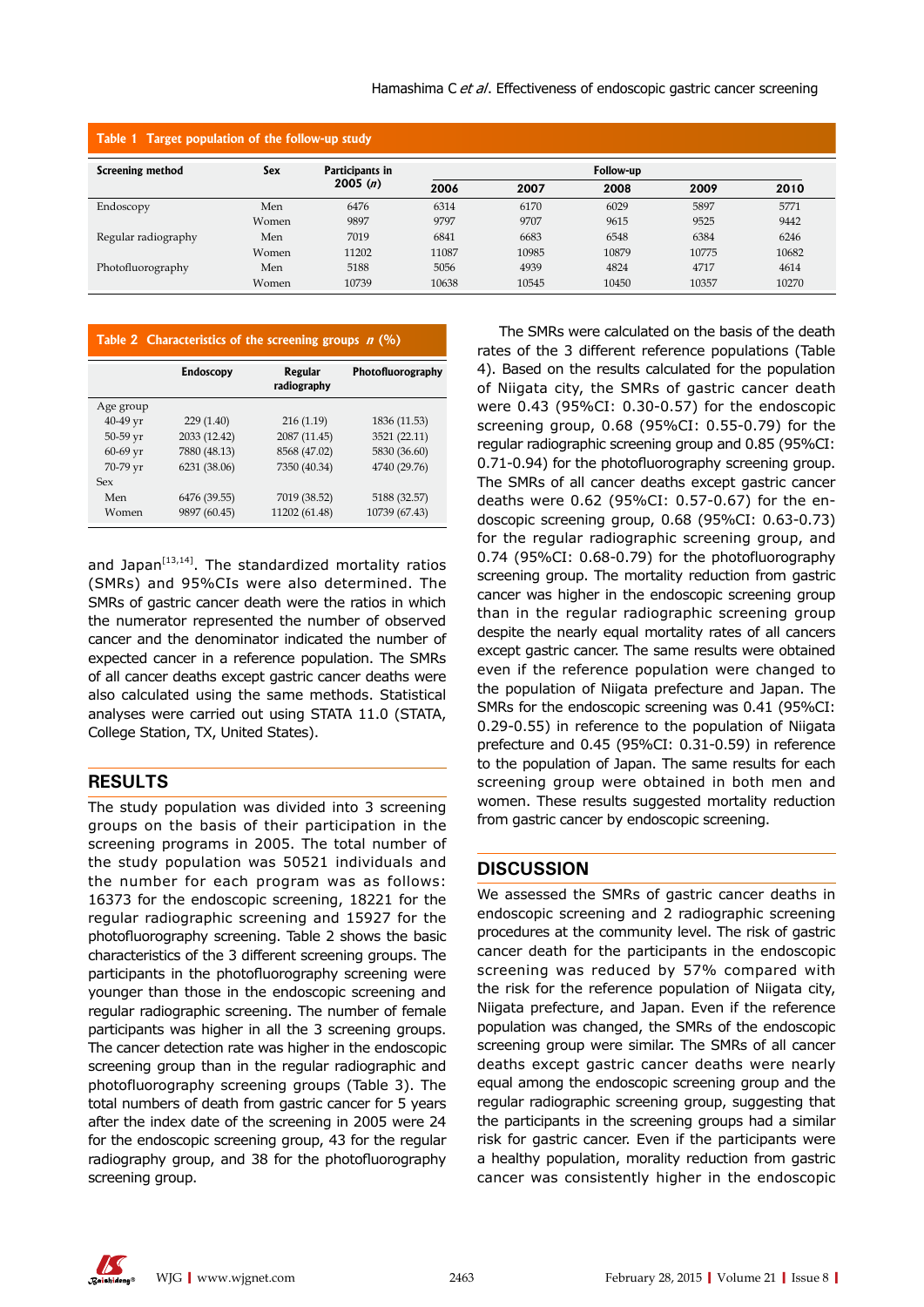#### Hamashima C et al. Effectiveness of endoscopic gastric cancer screening

| Table 3 Results of gastric cancer screening |                                 |                                         |                                |                                     |                                                           |                     |  |  |
|---------------------------------------------|---------------------------------|-----------------------------------------|--------------------------------|-------------------------------------|-----------------------------------------------------------|---------------------|--|--|
| Sex                                         | Total number of<br>participants | <b>Cancer detection</b><br>rate (/1000) | <b>Detected cancers</b><br>(n) | Deaths from gastric<br>cancer $(n)$ | Deaths from all<br>cancers except gastric<br>cancer $(n)$ | Screening group     |  |  |
| All                                         | 16373                           | 6.29                                    | 103                            | 24                                  | 216                                                       | Endoscopy           |  |  |
| Men                                         | 6476                            | 11.12                                   | 72                             | 18                                  | 154                                                       |                     |  |  |
| Women                                       | 9897                            | 3.13                                    | 31                             | 6                                   | 62                                                        |                     |  |  |
| All                                         | 18221                           | 4.28                                    | 78                             | 43                                  | 266                                                       | Regular radiography |  |  |
| Men                                         | 7019                            | 6.70                                    | 47                             | 29                                  | 173                                                       |                     |  |  |
| Women                                       | 11202                           | 2.77                                    | 31                             | 14                                  | 93                                                        |                     |  |  |
| All                                         | 15927                           | 0.75                                    | 12                             | 38                                  | 208                                                       | Photofluorography   |  |  |
| Men                                         | 5188                            | 1.93                                    | 10                             | 31                                  | 130                                                       |                     |  |  |
| Women                                       | 10739                           | 0.19                                    | $\overline{2}$                 | 7                                   | 78                                                        |                     |  |  |

### **Table 4 Comparison of standardized mortality ratio among the screening groups**

| Reference<br>population | Group               |       | <b>Gastric cancer deaths</b> |                           |                     | All cancer deaths except<br>gastric cancer deaths |                           |                     |
|-------------------------|---------------------|-------|------------------------------|---------------------------|---------------------|---------------------------------------------------|---------------------------|---------------------|
|                         |                     |       | <b>Observed</b><br>number    | <b>Expected</b><br>number | <b>SMR (95%CI)</b>  | <b>Observed</b><br>number                         | <b>Expected</b><br>number | <b>SMR (95%CI)</b>  |
| Niigata city            | Endoscopy           | Total | 24                           | 56                        | $0.43(0.30-0.57)$   | 216                                               | 349                       | $0.62$ (0.57-0.67)  |
|                         |                     | Men   | 18                           | 37                        | $0.49(0.32-0.66)$   | 154                                               | 220                       | $0.7(0.64-0.76)$    |
|                         |                     | Women | 6                            | 20                        | $0.31(0.12 - 0.54)$ | 62                                                | 129                       | $0.48(0.39-0.57)$   |
|                         | Regular radiography | Total | 43                           | 63                        | $0.68(0.55-0.79)$   | 266                                               | 393                       | $0.68(0.63 - 0.73)$ |
|                         |                     | Men   | 29                           | 40                        | $0.72(0.56 - 0.85)$ | 173                                               | 244                       | $0.71(0.65-0.77)$   |
|                         |                     | Women | 14                           | 23                        | $0.62(0.39-0.80)$   | 93                                                | 149                       | $0.62$ (0.53-0.70)  |
|                         | Photofluorography   | Total | 38                           | 45                        | $0.85(0.71-0.94)$   | 208                                               | 281                       | $0.74(0.68-0.79)$   |
|                         |                     | Men   | 31                           | 27                        | $1.13(1.04-1.43)$   | 130                                               | 169                       | $0.77(0.70-0.83)$   |
|                         |                     | Women | 7                            | 17                        | $0.41(0.18-0.67)$   | 78                                                | 112                       | $0.69(0.59-0.77)$   |
| Niigata<br>prefecture   | Endoscopy           | Total | 24                           | 58                        | $0.41(0.29-0.55)$   | 216                                               | 329                       | $0.66(0.61-0.71)$   |
|                         |                     | Men   | 18                           | 39                        | $0.47(0.30-0.63)$   | 154                                               | 204                       | $0.75(0.68 - 0.81)$ |
|                         |                     | Women | 6                            | 20                        | $0.3(0.12-0.54)$    | 62                                                | 125                       | $0.5(0.41-0.59)$    |
|                         | Regular radiography | Total | 43                           | 66                        | $0.66(0.52-0.76)$   | 266                                               | 371                       | $0.72(0.67-0.76)$   |
|                         |                     | Men   | 29                           | 43                        | $0.68$ (0.44-0.75)  | 173                                               | 227                       | $0.76(0.70-0.82)$   |
|                         |                     | Women | 14                           | 23                        | $0.61(0.39 - 0.80)$ | 93                                                | 144                       | $0.64(0.56-0.72)$   |
|                         | Photofluorography   | Total | 38                           | 46                        | $0.83(0.69-0.92)$   | 208                                               | 264                       | $0.79(0.74-0.84)$   |
|                         |                     | Men   | 31                           | 29                        | $1.08(1.01 - 1.27)$ | 130                                               | 157                       | $0.83(0.76 - 0.88)$ |
|                         |                     | Women | 7                            | 17                        | $0.41(0.18-0.67)$   | 78                                                | 108                       | $0.72(0.63 - 0.80)$ |
| Japan                   | Endoscopy           | Total | 24                           | 54                        | $0.45(0.31-0.59)$   | 216                                               | 357                       | $0.6(0.55-0.65)$    |
|                         |                     | Men   | 18                           | 36                        | $0.5(0.33-0.67)$    | 154                                               | 214                       | $0.72(0.65-0.78)$   |
|                         |                     | Women | 6                            | 18                        | $0.34(0.13-0.59)$   | 62                                                | 143                       | $0.43(0.34 - 0.51)$ |
|                         | Regular radiography | Total | 43                           | 60                        | $0.71(0.59-0.83)$   | 266                                               | 403                       | $0.66(0.61-0.71)$   |
|                         |                     | Men   | 29                           | 40                        | $0.73(0.56-0.85)$   | 173                                               | 238                       | $0.73(0.67-0.79)$   |
|                         |                     | Women | 14                           | 21                        | $0.68(0.43-0.85)$   | 93                                                | 165                       | $0.56(0.48-0.63)$   |
|                         | Photofluorography   | Total | 38                           | 42                        | $0.9(0.77-0.97)$    | 208                                               | 287                       | $0.73(0.68-0.78)$   |
|                         |                     | Men   | 31                           | 27                        | $1.15(1.04-1.43)$   | 130                                               | 164                       | $0.79(0.72 - 0.85)$ |
|                         |                     | Women | 7                            | 15                        | $0.46(0.21-0.73)$   | 78                                                | 123                       | $0.64(0.53-0.71)$   |

SMR: Standardized mortality ratio.

screening group than in the regular radiographic screening group.

Several studies have reported the possibility of reducing mortality from gastric cancer by endoscopic screening<sup>[7-10]</sup>. In particular, Matsumoto *et al*<sup>[8]</sup> showed that the SMRs of gastric cancer death decreased after the introduction of endoscopic screening in a small island as follows: 0.71 (95%CI: 0.33-1.10) for men and 0.62 (95%CI: 0.19-1.05) for women. However, an immediate decrease might be dependent on the longterm effects of radiographic screening. Since these previous reports were all observational studies and

that their qualities were insufficient, the effectiveness of endoscopic screening for gastric cancer has remained unclear. Recently, 2 case-control studies have shown mortality reduction from gastric cancer by endoscopic screening<sup>[15,16]</sup>. A larger case-control study has suggested a 30% mortality reduction from gastric cancer by endoscopic screening compared with no screening, but a significant mortality reduction could not be obtained by radiographic screening<sup>[16]</sup>. Compared with previous studies, the present study showed the huge impact of endoscopic screening on mortality reduction from gastric cancer.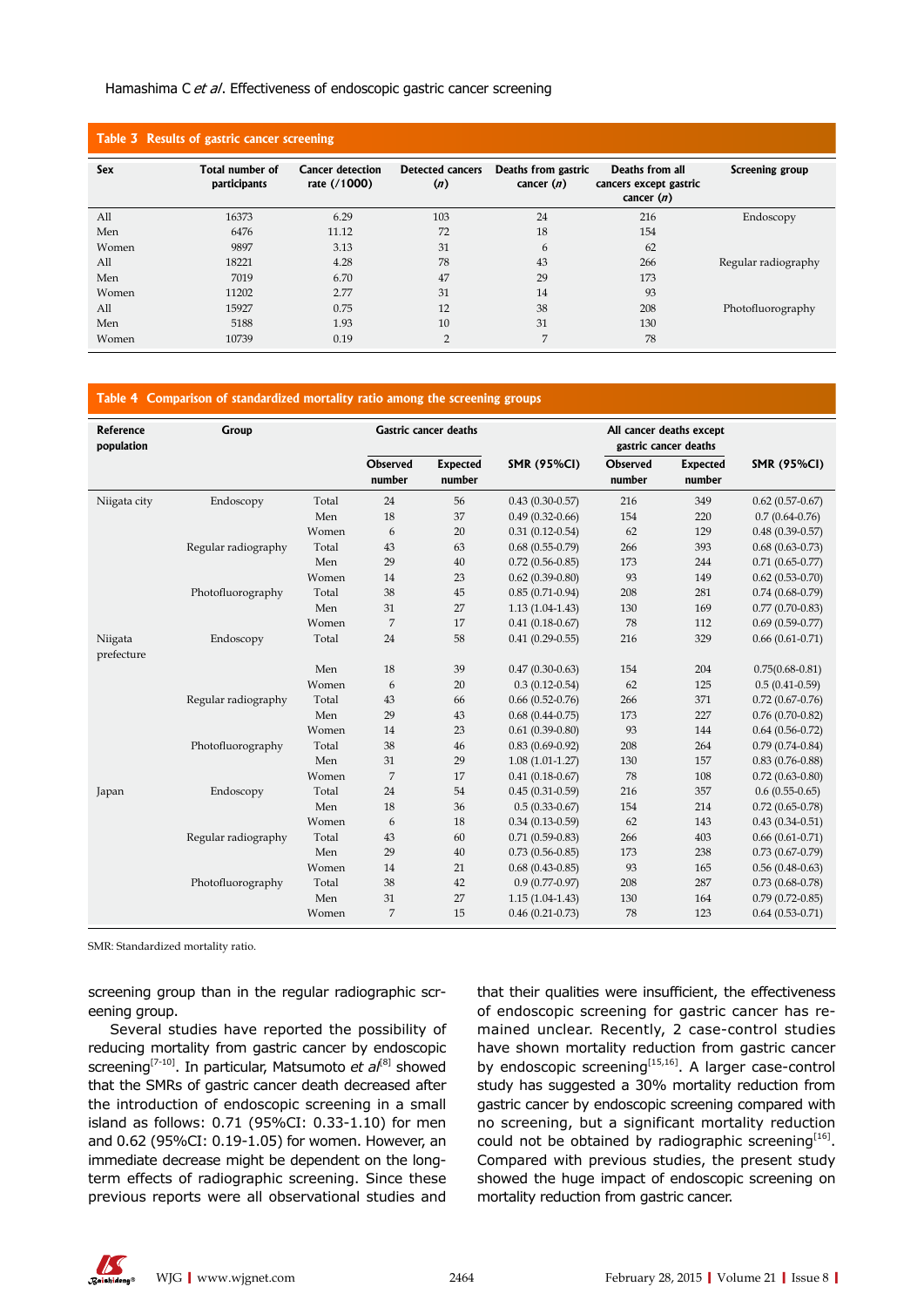SMRs are commonly used for evaluating the effectiveness of cancer screening<sup>[8,17-20]</sup>. The resulting SMRs readily demonstrate the impact of cancer screening in communities. However, it is also possible to overestimate the impact of cancer screening on mortality reduction from cancers. Since the reference population included patients who could not participate in cancer screening, the mortality rate was higher than the healthy general population. Death cases from the general population included individuals whose diagnosis was made before the index date of the screening in 2005. Although the obtained impact of endoscopic screening on mortality reduction from gastric cancer in this study was considerably high at approximately 57%, careful interpretation of this result is also needed.

This study has several limitations which may result in an overestimation of the impact of gastric cancer screening on mortality reduction. First, there is possible self-selection bias in the screening groups. The participants in the screening groups were healthier than the general population and they could continue undergoing the screening. The backgrounds of the screening groups were not similar to those of the general population. Since details of the background information, including the smoking and family history, were not obtained, no adjustments could be made for the background differences. Fukao et al<sup>[21]</sup> reported differences in the smoking and family history between the participants and non-participants of gastric cancer screening.

Second, there were background differences even in the screening groups. Individuals can choose any screening method based on their preference. The age distribution of the participants was also different among the 3 screening groups. Since most of the older people have their own primary care doctor, screening could be offered easily at their clinic. The participants of the photofluorography screening program were younger than those of the other screening programs. This was because photofluorography screening was mainly provided as a mass screening program which was often participated in by individuals who had no primary care doctor.

Third, the screening history before the index date of the screening in 2005 was ignored. Radiographic screening was performed before the introduction of endoscopic screening. Some participants changed their subsequent screening program from radiographic screening to endoscopic screening. The rate of participants who had no screening history within 2 years from the index date of the screening in 2005 was 15.5% for the endoscopic screening and 5.7% for the regular radiographic screening.

Fourth, the sample size was small because of the low participation rate in gastric cancer screening. Although the participation rate in gastric cancer screening has increased since the introduction of endoscopic screening, the screening rate has remained at approximately 25%<sup>[10]</sup>.

Finally, the follow-up period was limited to 5 years. Thus, the full impact of the screening program may not have been realized as the screening effect cannot be expected within a short period of time but within several years after the introduction of a new screening program<sup>[22]</sup>. Since more early-stage cancer was detected by endoscopic screening than by radiographic screening, there may be a difference in the preclinical phase between endoscopic screening and radiographic screening. A longer preclinical phase should be assessed, because most cancers detected by endoscopy were early-stage and slow-growing cancers. A longer follow-up is needed to comprehensively evaluate the effectiveness of endoscopic screening.

In conclusion, the present findings suggest that endoscopic screening might maximally reduce mortality from gastric cancer by 57%. Although such reduction rate suggests the effectiveness of endoscopic screening for gastric cancer, prudent interpretation of this result is needed considering the above-mentioned limitations of the present study. Additional evidence supporting mortality reduction from gastric cancer by endoscopic screening is desired to realize the introduction of endoscopic screening in communities.

# **ACKNOWLEDGMENTS**

We thank the cooperation of the Niigata Prefecture Cancer Registry, Niigata Medical Association and Niigata City Public Health Center. We appreciate the helpful comments of Dr. Tomio Nakayama. We are also grateful to Dr. Edward F Barroga, Associate Professor and Senior Medical Editor of Tokyo Medical University for reviewing and editing of the manuscript.

# **COMMENTS COMMENTS**

#### *Background*

The burden of gastric cancer still remains in Asia and East European countries. Endoscopy, which is commonly used in clinical practice, is anticipated to be a promising screening method for gastric cancer. Although several studies have reported the possibility of reducing mortality by endoscopic screening, definitive evidence remains to be established.

#### *Research frontiers*

Authors investigated mortality reduction from gastric cancer on the basis of the results of endoscopic screening. The standardized mortality ratio (SMR) of gastric cancer and other cancer deaths in each screening group was calculated by applying the mortality rate of the reference population.

#### *Innovations and breakthroughs*

The 57% mortality reduction from gastric cancer might indicate the effectiveness of endoscopic screening for gastric cancer. The mortality reduction from gastric cancer was higher in the endoscopic screening group than in the regular radiographic screening group despite the nearly equal mortality rates of all cancers except gastric cancer.

#### *Applications*

The results suggest mortality reduction from gastric cancer by endoscopic screening. This can serve as supporting evidence regarding the effectiveness of this screening method for gastric cancer and its possible introduction in communities.